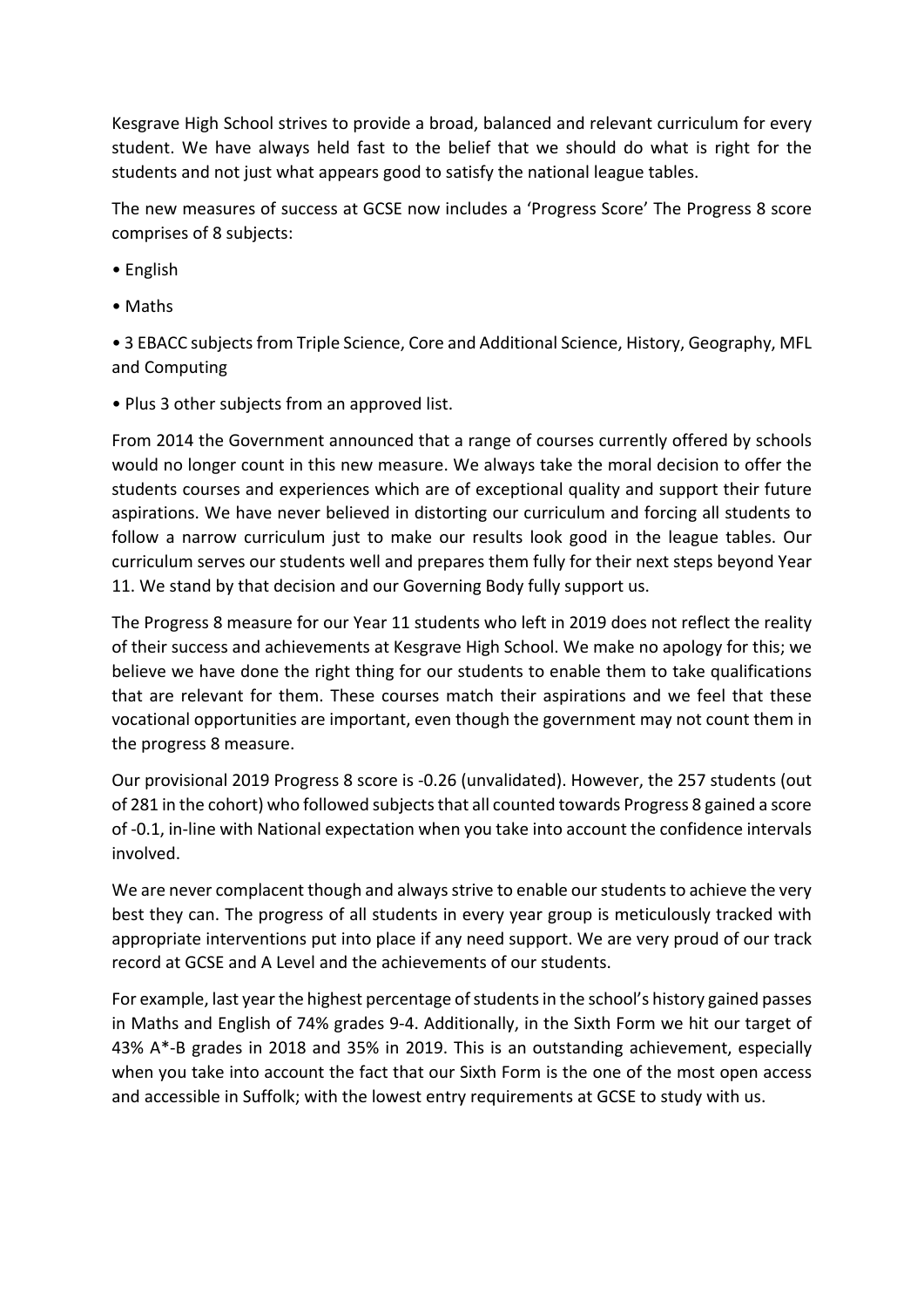## Key Stage 4 Results 2019 GCSE (9‐1)

| GCSE (9-1)                         |                |                |                |                |                | Number         |                |                |                |                |                | $%4+$ | $%5+$ | $%7+$ |
|------------------------------------|----------------|----------------|----------------|----------------|----------------|----------------|----------------|----------------|----------------|----------------|----------------|-------|-------|-------|
|                                    | 9              | 8              | $\overline{7}$ | 6              | 5              | $\overline{4}$ | $\overline{3}$ | $\overline{2}$ | $\mathbf{1}$   | $\cup$         | Entries        |       |       |       |
| English Language                   |                | 6              | 22             | 48             | 60             | 56             | 52             | 19             | 9              | $\mathbf{1}$   | 273            | 70.3  | 49.8  | 10.3  |
| English Literature                 |                | 5              | 15             | 44             | 73             | 59             | 48             | 17             | 3              | 1              | 265            | 74.0  | 51.7  | 7.5   |
| <b>Mathematics</b>                 | 3              | 11             | 25             | 32             | 55             | 70             | 48             | 18             | $\overline{7}$ | 5              | 274            | 71.5  | 46.0  | 14.2  |
|                                    |                |                |                |                |                |                |                |                |                |                |                |       |       |       |
| <b>Entry Level Maths</b>           |                |                |                |                |                |                | 11             | 3              |                |                | 14             | 0.0   | 0.0   | 0.0   |
| <b>Science Biology</b>             | 8              | $\overline{7}$ | 18             | 39             | 28             | 21             | 6              | 3              |                | $\mathbf{1}$   | 131            | 92.4  | 76.3  | 25.2  |
| <b>Science Chemistry</b>           | 5              | 8              | 10             | 25             | 36             | 27             | 15             | $\overline{2}$ |                |                | 128            | 86.7  | 65.6  | 18.0  |
| <b>Science Physics</b>             | $\overline{7}$ | 8              | 13             | 24             | 40             | 19             | 13             | 3              | $\mathbf{1}$   | $\overline{2}$ | 130            | 85.4  | 70.8  | 21.5  |
|                                    |                |                |                |                |                |                |                |                |                |                |                |       |       |       |
| French                             | $\mathbf 1$    | $\overline{2}$ | $\overline{2}$ | $\overline{7}$ | $\overline{7}$ | 4              | $\overline{2}$ |                | $\mathbf{1}$   | $\mathbf{1}$   | 27             | 85.2  | 70.4  | 18.5  |
| German                             | $\mathbf{1}$   | $\mathbf{1}$   | 4              | 4              | $\overline{7}$ | 8              | 6              |                |                |                | 31             | 80.6  | 54.8  | 19.4  |
| Spanish                            | $\mathbf{1}$   | $\overline{2}$ | $\overline{2}$ |                | $\mathbf{1}$   | $\mathbf{1}$   | 3              | 3              | $\mathbf 1$    | 3              | 17             | 41.2  | 35.3  | 29.4  |
|                                    |                |                |                |                |                |                |                |                |                |                |                |       |       |       |
| Art & Design (Fine Art)            |                | 2              | 6              | 13             | 16             | 12             | 3              |                |                |                | 52             | 94.2  | 71.2  | 15.4  |
| Art & Design (Graphics)            |                |                |                |                |                | 3              | 6              | 6              | 6              | $\mathbf{1}$   | 22             | 13.6  | 0.0   | 0.0   |
| Art & Design (Photography)         |                |                | 6              | 13             | 15             | 14             | 9              | $\overline{2}$ | $\mathbf 1$    |                | 60             | 80.0  | 56.7  | 10.0  |
| Art & Design (Textiles)            |                |                |                |                | 6              | 9              | 11             | 5              | $\overline{2}$ |                | 33             | 45.5  | 18.2  | 0.0   |
| <b>Business Studies</b>            | $\mathbf{1}$   | $\overline{7}$ | 16             | 19             | 13             | 11             | 18             | $\overline{7}$ | 4              |                | 96             | 69.8  | 58.3  | 25.0  |
| Computing                          |                | $\overline{2}$ | $\overline{4}$ | 4              | $\overline{4}$ | 8              | 5              | $\mathbf{1}$   | 5              |                | 33             | 66.7  | 42.4  | 18.2  |
| <b>D&amp;T Electronics</b>         |                |                | $\overline{2}$ |                | 3              | 3              | $\overline{2}$ | $\overline{2}$ | $\overline{2}$ | 1              | 15             | 53.3  | 33.3  | 13.3  |
| D&T Food Preparation & Nutrition   |                | $\overline{2}$ | 4              | 6              | 8              | 11             | 15             | 9              | 3              |                | 58             | 53.4  | 34.5  | 10.3  |
| <b>D&amp;T Resistant Materials</b> |                | $\mathbf{1}$   | 6              | 5              | 8              | $\overline{4}$ | 5              | $\overline{2}$ |                |                | 31             | 77.4  | 64.5  | 22.6  |
| Dance                              |                | 8              | 5              | $\overline{7}$ | $\overline{2}$ | $\overline{2}$ | 6              |                | $\mathbf{1}$   |                | 31             | 77.4  | 71.0  | 41.9  |
| Drama                              |                | $\overline{2}$ | $\overline{2}$ | $\overline{7}$ | $\overline{7}$ | 9              | 8              |                |                |                | 35             | 77.1  | 51.4  | 11.4  |
| <b>Film Studies</b>                | $\mathbf{1}$   | $\mathbf{1}$   | $\mathbf{1}$   | 5              | $\overline{2}$ | $\mathbf{1}$   | 5              | 3              | 4              |                | 23             | 47.8  | 43.5  | 13.0  |
| Geography                          |                | 8              | 11             | 19             | 26             | 17             | 35             | 15             | $\overline{7}$ |                | 138            | 58.7  | 46.4  | 13.8  |
| History                            | 8              | 19             | 25             | 13             | 25             | 13             | 15             | 18             | 8              | $\overline{2}$ | 146            | 70.5  | 61.6  | 35.6  |
| <b>Media Studies</b>               | 1              | 6              | $\overline{4}$ | $\overline{7}$ | 13             | 5              | 6              | $\overline{7}$ |                | $\mathbf{1}$   | 50             | 72.0  | 62.0  | 22.0  |
| Music                              |                |                |                | 4              | 3              |                |                |                |                |                | $\overline{7}$ | 100.0 | 100.0 | 0.0   |
| PE GCSE                            |                | 4              |                | 10             | 8              | 10             | 9              | $\mathbf{1}$   |                |                | 42             | 76.2  | 52.4  | 9.5   |
| Psychology                         |                | 2              | 5              | 9              | 9              | 9              | 14             | 10             | 4              | 3              | 65             | 52.3  | 38.5  | 10.8  |
| Sociology                          | $\overline{2}$ | 4              | 6              | 17             | $\overline{7}$ | 14             | 11             | 4              | $\overline{2}$ |                | 67             | 74.6  | 53.7  | 17.9  |

# Key Stage 4 Results 2019 GCSE (A\*‐G)

|                             |        | Number |                |    |    |   |  |  |  |   |         |         |  |
|-----------------------------|--------|--------|----------------|----|----|---|--|--|--|---|---------|---------|--|
| $GCSE(A*-C)$                | $A^*D$ | A*     | $\overline{A}$ | B  |    | D |  |  |  | U | Entries | %A* - C |  |
| Polish                      |        |        |                |    |    |   |  |  |  |   |         | 100.0   |  |
| Russian                     |        |        |                |    |    |   |  |  |  |   |         | 100.0   |  |
| Italian                     |        |        |                |    |    |   |  |  |  |   |         | 100.0   |  |
|                             |        |        |                |    |    |   |  |  |  |   |         |         |  |
| Design, Engineer, Construct |        | 22     | 12             |    |    |   |  |  |  |   | 39      | 100.0   |  |
| <b>Further Mathematics</b>  |        |        |                | t  | 4  |   |  |  |  |   | 16      | 87.5    |  |
| <b>ICT CIDA</b>             |        |        |                | 15 | 16 |   |  |  |  |   | 42      | 100.0   |  |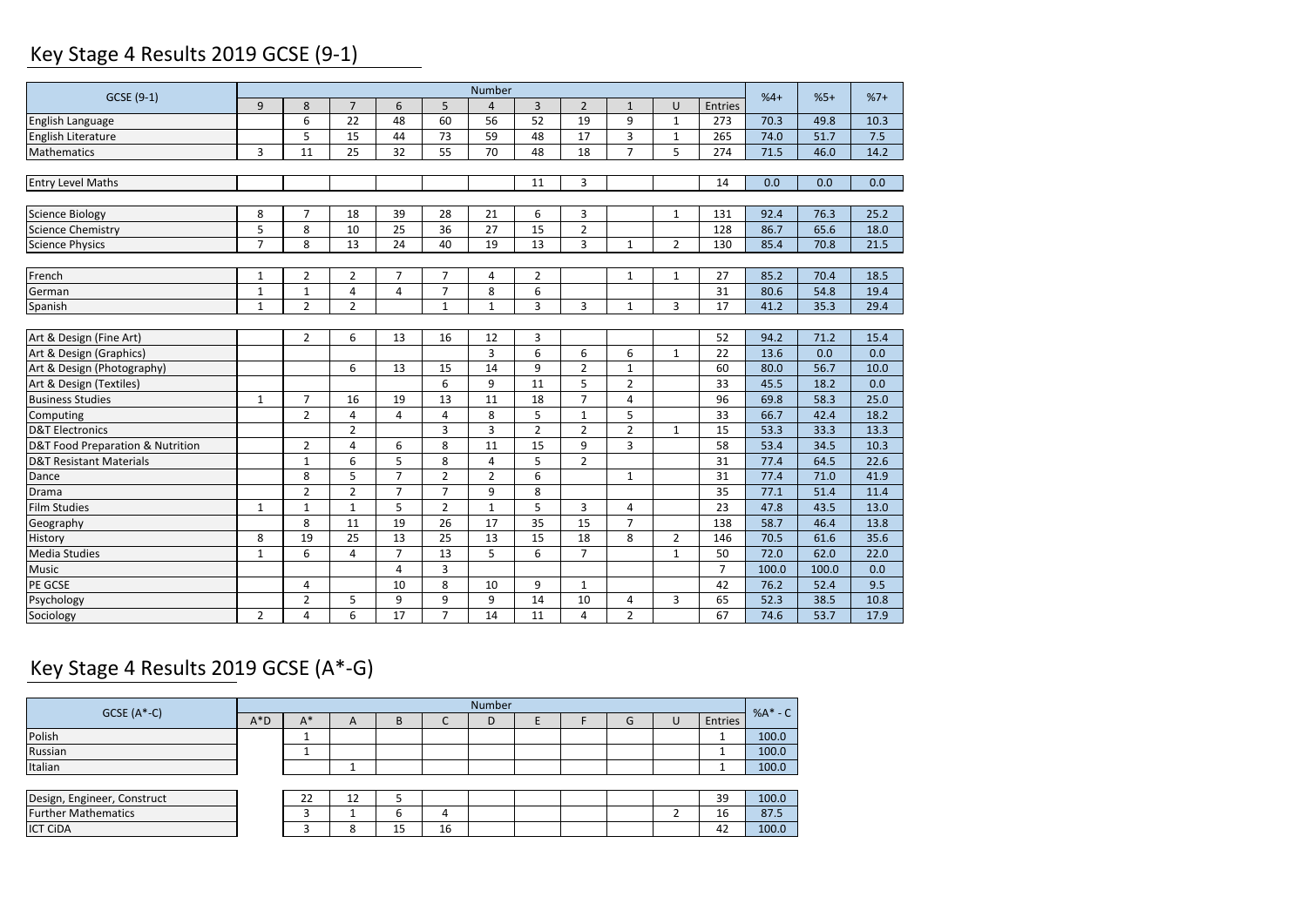## Key Stage 4 Results 2019 GCSE (Dual Award)

| GCSE (9-1) Dual Award                    |       | Number |  |       |  |  |               |       |     |           | $%4 +$                      | $%5+$ | 01' |  |  |         |      |              |     |
|------------------------------------------|-------|--------|--|-------|--|--|---------------|-------|-----|-----------|-----------------------------|-------|-----|--|--|---------|------|--------------|-----|
|                                          | $Q-Q$ | 9-8    |  | - 071 |  |  | - D-D<br>$ -$ | $h -$ | --  | $\neg$ -4 | $\mathcal{L}$ $\mathcal{L}$ |       |     |  |  | Entries |      |              | 701 |
| <b>Science Trilogy</b><br>, (Dual Award) |       |        |  |       |  |  |               |       | 20. |           | $\sim$                      |       |     |  |  | 140     | 59.3 | 24<br>، ۱۰ ت |     |

## Key Stage 4 Results 2019 GCSE (Entry Level)

| <b>Entry Level</b>         |      | <b>Number</b> |
|----------------------------|------|---------------|
|                            | Pass |               |
| <b>Entry Level English</b> |      |               |

#### Key Stage 4 Results 2019 Btec

|                                  |       | Number |         |      |      |         |      |           |         |      |  |
|----------------------------------|-------|--------|---------|------|------|---------|------|-----------|---------|------|--|
| <b>Btec</b>                      |       |        | Level 2 |      |      | Level 1 |      | %L2 Pass+ |         |      |  |
|                                  | Dist* | Dist   | Merit   | Pass | Dist | Merit   | Pass | U         | Entries |      |  |
| <b>D&amp;T Engineering</b>       |       |        | 13      | 8    |      |         | ◠    |           | 33      | 69.7 |  |
| <b>Health &amp; Social Care</b>  |       |        |         |      | q    | 9       |      |           | 34      | 29.4 |  |
| Music                            |       |        | 6       |      |      |         |      |           | 16      | 81.3 |  |
| PE                               | 4     | 6      |         | -6   |      |         | 6    |           | 29      | 79.3 |  |
| <b>Technical Theatre Studies</b> | ь     |        | 12      |      |      |         |      |           | 34      | 85.3 |  |